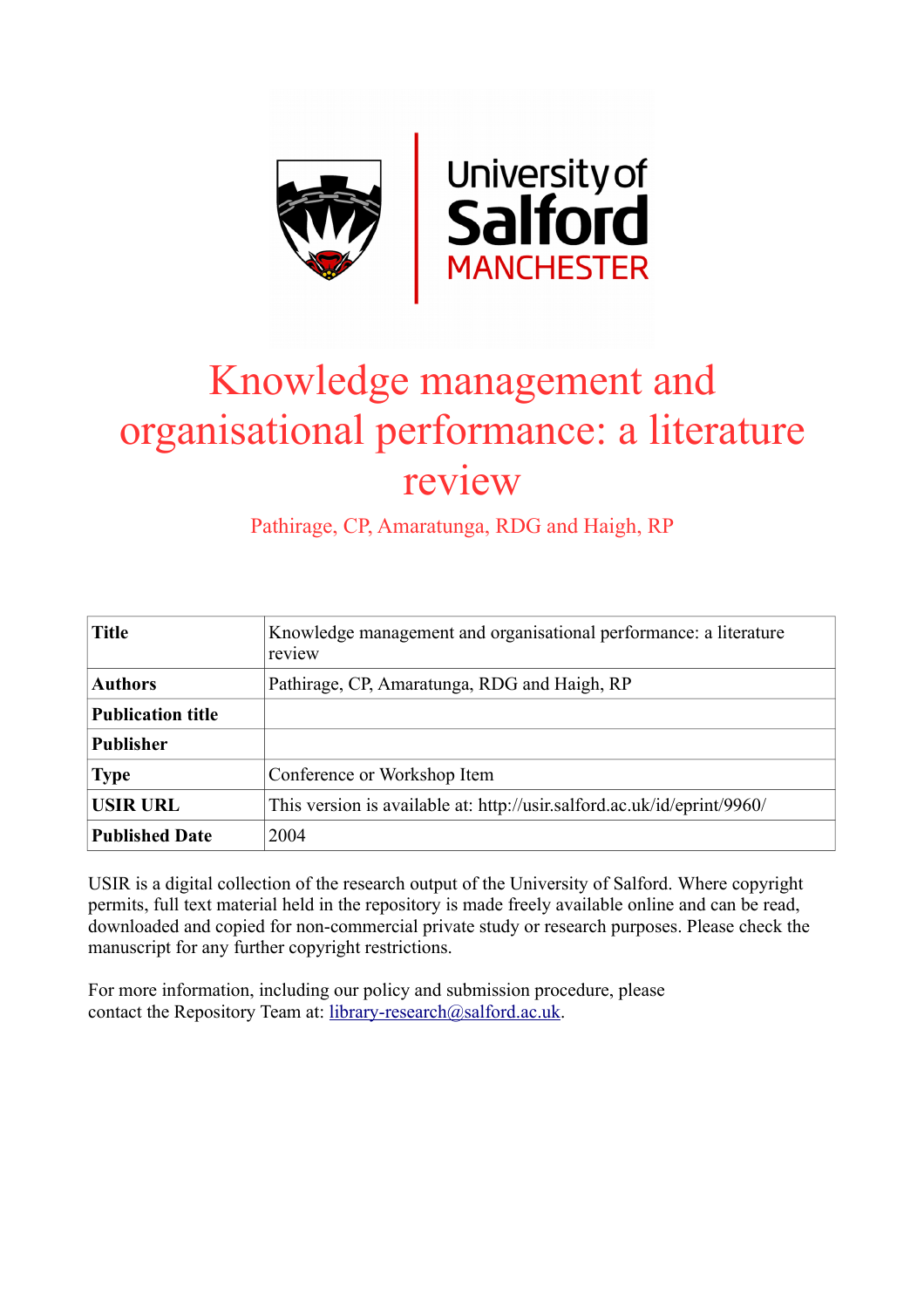# **KNOWLEDGE MANAGEMENT AND ORGANIZATIONAL PERFORMANCE : A LITERATURE REVIEW**

# **C.P. Pathirage, R.D.G. Amaratunga and R. Haigh**  Research Institute for the Built and Human Environment University of Salford, Salford M7 1NU E-mail: [C.P.Pathirage@pgr.salford.ac.uk](mailto: C.P.Pathirage@pgr.salford.ac.uk)

**ABSTRACT**: Although knowledge management is considered as a very recent phenomenon, research in to knowledge and the management of the knowledge within the business context has grown dramatically over the last few years, in a number of different directions. As a result, a great deal about, what knowledge is and the ways in which knowledge is managed, have been addressed by many authors. However, despite the growing body of theory, there are relatively few knowledge management texts that make an explicit connection between knowledge and performance. Knowledge is not always utilised and that utilised knowledge does not always result in improved performance. Thereby measurement of performance is of utmost importance for an organisation to ensure the successful implementation of knowledge management exercise. This paper is aimed at reviewing literature on both knowledge management and organisational performance. Based on the review it was underlined knowledge management as a strategy which leads to performances. The paper highlighted the extreme importance of looking into the performance measures which can be deployed in knowledge organisations and recommends further research to be carried out on this regard.

**Keywords** – Organisational strategy, Performance measurement, Knowledge management

#### **1. INTRODUCTION**

Knowledge management is a concept that has emerged explosively and that has become a hot topic in the business community over last few years. Academics and practitioners from different disciplines have become active partners in this relatively recent phenomenon. Yet the degree of interest, the view and the interpretation of so call knowledge management seems to be depending on the environment and the profession of these academics and practitioners. Thereby review of current literature reveals numerous definitions of knowledge management due to this wide range of interest, perspectives and issues represented by different authors. In general terms, knowledge management is used to refer to all efforts, to enhance and increase the value of the generation, sharing and application of knowledge. Knowledge and the management of knowledge appear to be regarded as increasingly important features for the organisational effectiveness, survival and maintenance of competitive strength (Martensson, 2000). Therefore effective knowledge management is a critical success factor in organisations and it is some thing that must be done correctly in order to contribute to the real business objectives.

Many organizations are embracing knowledge management but few of them are able to implement it successfully to see the benefits. Even if they achieve benefits, the measurement of benefits/ progress of knowledge management is of utmost importance for an organization to ensure that the objective of the knowledge management exercise is being fulfilled. When it comes to measurement of the performance and also benefits of knowledge management activities in an organization there are few methods that authors have suggested (Arora, 2002). Also there are relatively few knowledge management texts that make explicit connection between knowledge and performance (Kalling, 2003). This highlights the utmost importance of the issue of how to measure the performance of a knowledge management approach in an organisation.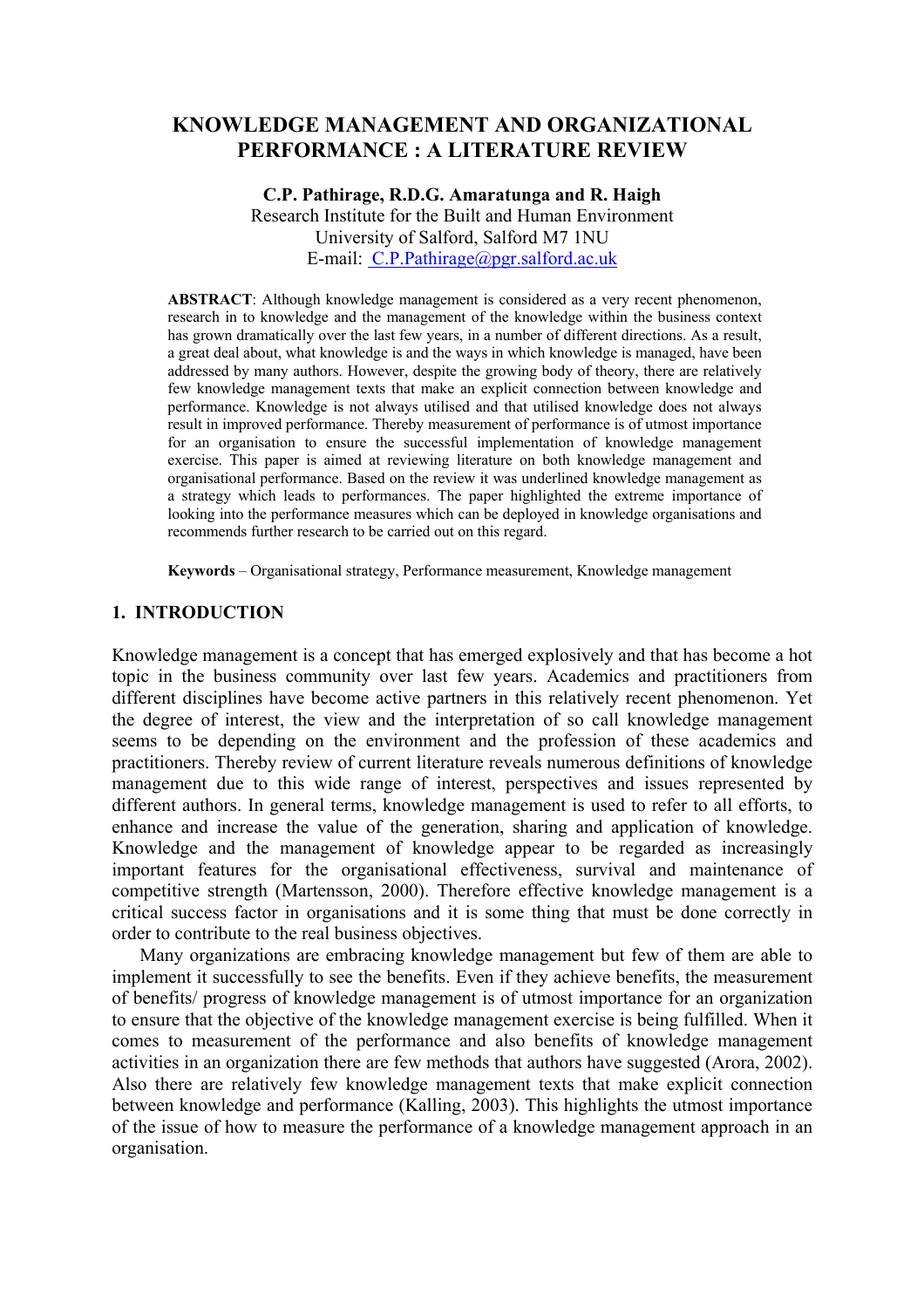It is intended from this paper, to present a literature review on the current developments in knowledge management and organisational performance. Since it is not feasible to cover all the literature, as a researcher who has just started the work, the aim of the survey is not so much to summarise but to draw some conclusions on aforesaid disciplines and thereby to find out the correlation, if any, between two. The paper is organised broadly into three sections out of which the first section is devoted on gaining some critical insights on knowledge and knowledge management. The second portrays the organisational performance and the evolution of measurement frameworks, where as in the final section, a critical examination of relationship of these two disciplines is presented.

#### **2. KNOWLEDGE AND KNOWLEDGE MANAGEMENT**

#### **2.1 Knowledge and its Characteristics**

Land, labour and capital was considered as the traditional factors of production. With the realisation of the importance of knowledge as a primary resource, the classical factors of production have become secondary to knowledge. Thereby knowledge has become more relevant to sustained business than capital, labour or land and considered as a very crucial factor affecting an organisation's ability to remain competitive in today's fast changing and non-linear business environment. Knowledge based theory of the firm postulate that knowledge is the only resource that provides sustainable competitive advantage (Roberts, 1998) and therefore, the firm's attention and decision making should focus primarily on knowledge and the competitive capabilities derived from it. The significance of knowledge as a fundamental factor behind an enterprise's success was highlighted with the above and it is important at this end to find out what constitute the knowledge and how it is generated within organisations. Better understanding of knowledge will be a pre-requisite for the successful exploitation of the same.

Knowledge involves thinking with information. But the context in which information is used seems to be varying. According to Beveren (2002) Information is data within a context, where data are raw facts that can be shaped and formed to create information. Definitions on knowledge seem to be hinting two different perspectives i.e. on technological perspective, where as the other attempts to accent the human intervention in knowledge. But still there is an ongoing argument to say whether knowledge involve any human aspect/ involvement or not. This highlight from the following citation done by Beveren (2002); "Even though some argue knowledge can be acquired, stored and used outside of the human brain, for some knowledge cannot exist outside of the human brain and that only information and data can exist outside of the brain". But yet most of the definitions on knowledge has a higher credence on the personal relevance and stresses the human intervention. As Grey (1996) argues knowledge is the full utilisation of information and data, coupled with the potential of people skills, competencies, ideas, intuition, commitment and motivation. Therefore knowledge, as a "justified true belief", is that which people believe and value on the basis of the meaningful and organised accumulation of information through experience, communication or inference. Yet one point needs to be stressed to this end i.e. "knowledge is not information". Information requires processing and transforming to be knowledge. In this regard, the six characteristics of knowledge described by Mc Dermott (1999) provide a good platform to distinguish it from information. As he asserts;

- (1) Knowledge is a human act
- (2) Knowledge is the residue of thinking
- (3) Knowledge is created in the present moment
- (4) Knowledge belongs to communities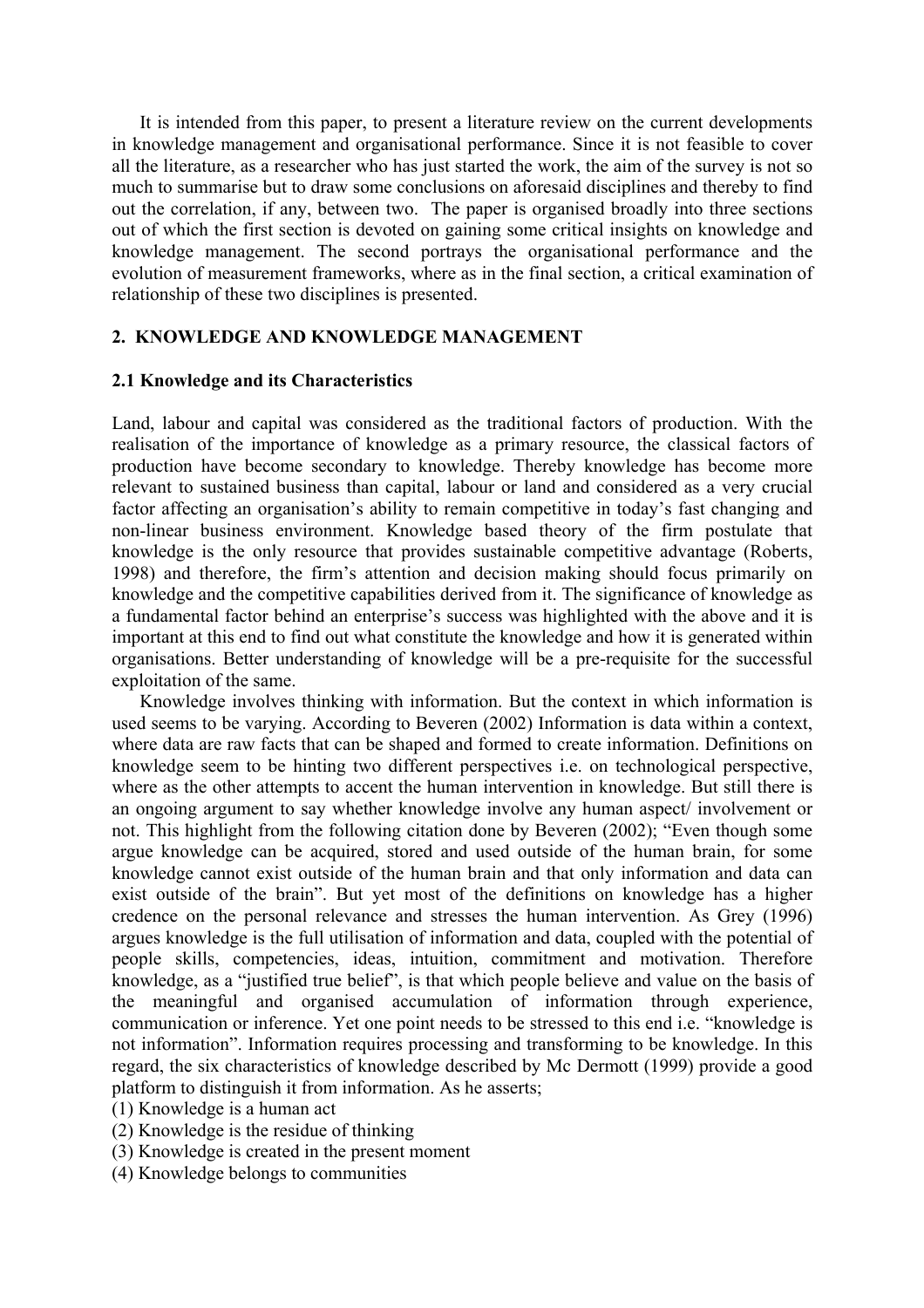(5) Knowledge circulates through communities in many ways

(6) New Knowledge is created at the boundaries of old.

The first two characters reinforce and uphold the argument on the human aspect of the knowledge. As any other system knowledge too contains its sub-components.

Knowledge is classified in terms of public versus private, component versus architectural (Matusik and Hill, 1998), hard versus soft knowledge, tacit versus explicit and so on. But most commonly knowledge is divided into two, explicit and tacit. Explicit knowledge is clearly formulated or defined, easily expressed without ambiguity or vagueness and codified and stored in a database. Tacit knowledge is the unarticulated knowledge that is in a person's head that is often difficult to describe and transfer (Bollinger & Smith, 2001). Therefore, this in away harmonise the argument on whether knowledge is a technology or personal thing. As Wiig et al (1997) perceives knowledge too posses some inherent characteristics. Knowledge is intangible and difficult to measure, volatile, increases with use, can be used by different processes at the same time, often has long lead times and has wide-ranging impact on the organisation. Having discussed about knowledge and its characteristics, it is worthwhile at this point to look into, what is knowledge management, for the effective management of this valuable resource. As the amount of knowledge ever increases within an organisation, there needs to be some formal policy to manage organisational knowledge effectively. This process of managing and providing access to organisational knowledge commonly called knowledge management.

### **2.2 Knowledge Management**

As portrayed in the previous section, knowledge is a valuable asset that needs to be managed. There are many definitions of knowledge management, all of them hinting the same idea, but highlighting different facets of the organisations. The strategic perspective of knowledge management seems to be the most famous. According to Milton et al (1999) knowledge management is to provide strategies to get the right knowledge to the right people at the right time and in the right format. The seminal work done by the authors like Bollinger & Smith (2001), Dawson (2000), Bhatt (2002) certainly make the strategic perspective of knowledge management more famous over the others. Yet the writers like Beveren (2002) define knowledge management as a practice that finds valuable information and transforms it into necessary knowledge critical to decision making and action. This considers knowledge management as a supporting tool for decision making and performance. However it is worthwhile at this point to mention some influential work done by writers Wiig (1996) and Poynder (1998), which in a way have largely shaped this new phenomenon of knowledge management.

As Wiig (1996) perceives knowledge management in organisations must be considered from three perspectives with different horizons and purposes; Business perspective, Management perspective and Hands-on operational perspective. Therefore the definitions provided by most of the authors will fall under one or more perspectives provided by Wiig. For Gregory (1996), knowledge management consists of activities focused on the organisation gaining knowledge from its own experience and from the experience of others to fulfil the mission of the organisation, which in turn underline the business perspective of knowledge management. While highlighting the management perspective, Beveren (2002) argues that the main focus for knowledge management should be on human intellectual capital and strategies for human resource management that encourage creativity and innovation within and between employees. In the context of operational perspective, knowledge management is usually concerned with capturing an organisation's know-how and know-what through creation, collection, storage, distribution and application (Miller, 1999).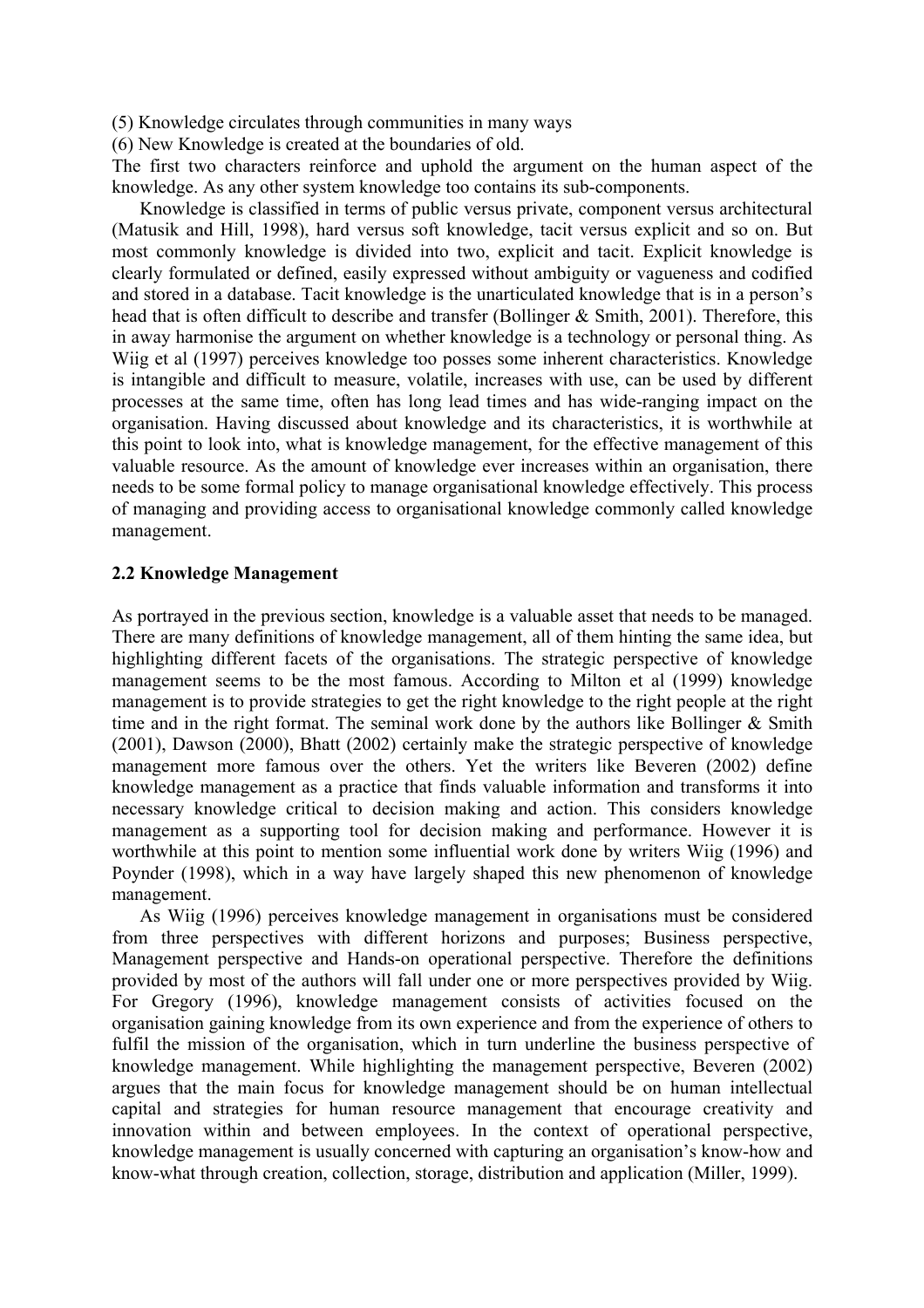By taking entirely different path to Wiig's three perspectives of knowledge management, Poynder (1998) argues on three major schools of thought on what knowledge management is. The first school suggests that knowledge management is primarily an information technology issue. The underlying premise of this school of thought is seen as, building of extensive computer networks to allow more sharing of information and knowledge. But one finds a very strong opposition on this school of thought. This is evident from Newman (1991), who cites knowledge management as not a technology thing or a computer thing. The second school evoke that knowledge management is more of a human resource issue with emphases on organisational culture and teamwork. It considers strong, positive organisational culture as a critical factor in developing and sharing of skills, resources and knowledge. The third or the final school promotes the development of processes to measure and capture the organisation's know-how. As the author perceives the third school suggested by Poynder goes in hand in hand with the operational perspective of knowledge management described by Wiig. The second school represents the combination of both business and the management perspectives of the same. Thereby it depicts a close relationship between the work of both Wiig and Poynder on knowledge management.

The origin of this new phenomenon called knowledge management has gained its roots from different disciplines. DiMattia and Oder (1997) argue that the growth of knowledge management has emerged from two fundamental shifts: downsizing and technological development. Even knowledge management complements and enhances other organisational initiatives such as Total Quality Management (TQM), Business Process Re-engineering (BPR) and organisational learning (OL), providing a new and urgent focus to sustain competitive position. Thereby it can be argued that the advent of knowledge management as a consequence of application of techniques like TQM, BPR etc., in view of improving the operational and the organisational performance. Therefore as authors like Gooijer (2000), Armistead (1999), Kalling (2003), Steele et al (2003) argued, knowledge management as a technique which enhances the organisational performances. To this end it is worthy to get some basic insights on organisational performance before dealing with knowledge management as performance augment tool.

#### **3. PERFORMANCE AND MEASUREMENT FRAMEWORKS**

#### **3.1 Organisational Performance and Measurement**

The word performance is widely used in all fields of management. Terms such as performance management, measurement, evaluation and appraisal are commonly discussed in management literature. Despite the frequency of use of the word performance, its precise meaning is rarely explicitly defined by authors. Often, performance is identified or equated with effectiveness and efficiency (Neely et al., 1995). The review of oxford dictionary depicts, "carrying out a task" as the meaning for the performance. Performance is referred to in most of the references as either an action (obtaining performance) or an event (a result) or both simultaneously. In view of this, according to Bourguignon (1995) performance refers simultaneously to the action, the result of the action and to the success of the result compared to some benchmark. All in all performance is doing today, what will lead to measured value outcome tomorrow. Thereby in view of better outcome for tomorrow, throughout the last two decades a number of industries, primarily manufacturing, have introduced new methods and techniques to shift traditional paradigms.

This has led to the creation of new philosophies such as concurrent engineering/ construction, lean production/construction and many others such as Just-In-Time (JIT), TQM, etc. As Kagioglou et al (2001) perceives the main driver behind those philosophies is to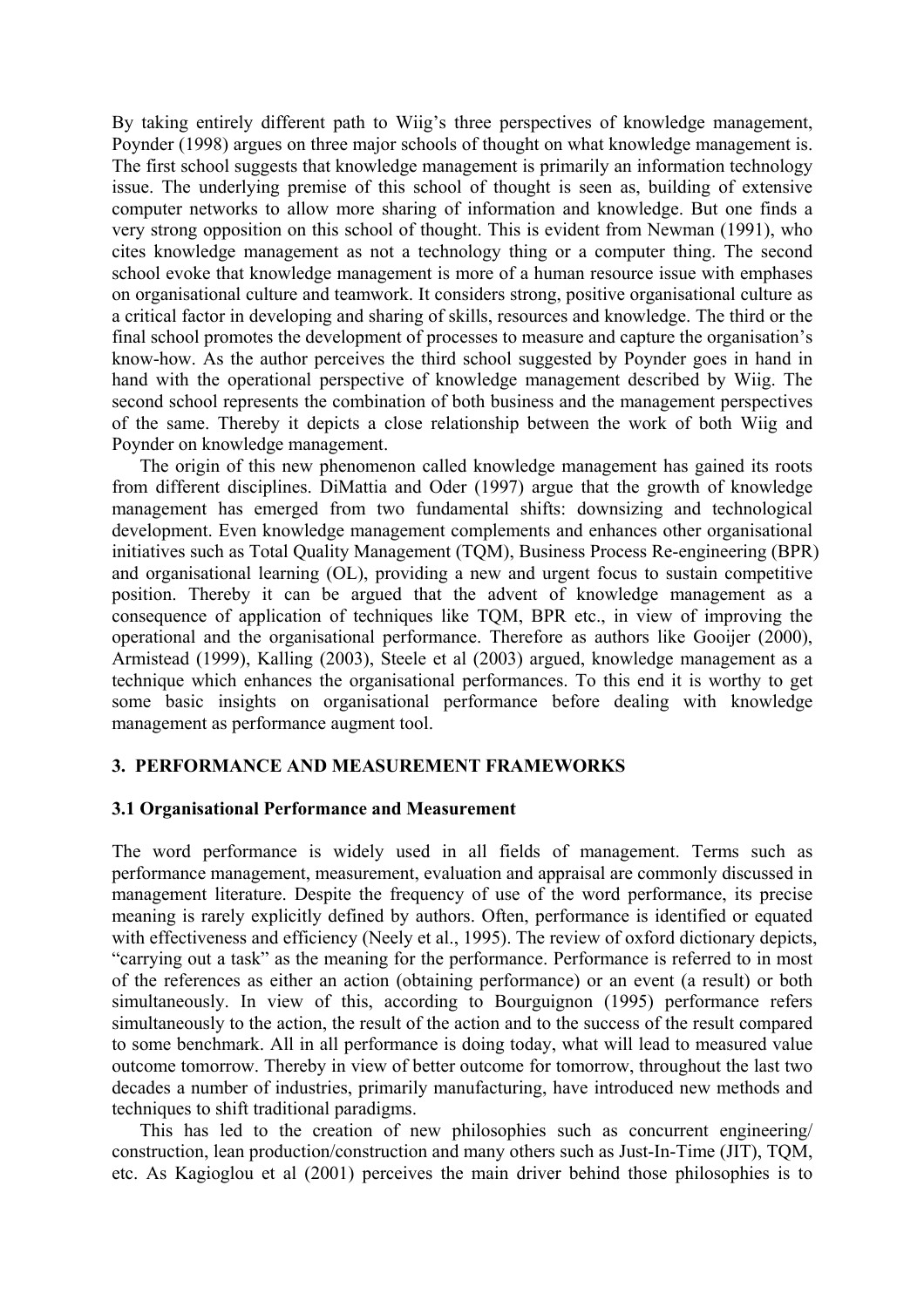optimise an organisation's performance both internally and externally within its respective marketplace. In turn this has led to the rethinking of performance management systems through effective performance measurement and as a consequence performance measurement has become a very popular topic in recent years both in academic and management literature (Amaratunga, 2001).

While explaining the distinction between performance management and measurement Bititci et al (1997) describes performance measurement system as "… is the information system which is at the heart of the performance management process and it is of critical importance to the effective and efficient functioning of the performance management system." A much more simple definition given by Evangelidis (1992), portray performance measurement as the process of "… determining how successful organisations or individuals have been in attaining their objectives [and strategies]". It is necessary for organisations to implement an effective performance measurement system that "enables informed decisions to be made and action to be taken because it quantifies the efficiency and the effectiveness of past actions through acquisition, collation, sorting, analysis, interpretation and dissemination of appropriate data" (Neely, 1998). This highlights that performance measurement system has a number of constituent parts;

- Individual measures that quantify the efficiency and effectiveness of action
- A set of measures that combine to asses the performance of an organisation
- A supporting infrastructure that enables data to be acquired, collated, sorted, analysed, interpreted and disseminated.

Thereby as the author perceives, a performance measurement framework should exploit and address all these three aspects to be effective. Due to the failure in effective exploitation of aforesaid aspects, together with so many other failures have given rise to number of performance frameworks to be proposed, which needs some elaboration.

# **3.2 Evolution of Performance Measurement Frameworks**

It is important to consider how an organisation's performance is measured and how it can be communicated to the wider market i.e. how can it be understood and interpreted by the potential investors, employees and customers. For many years frameworks have been used by organisations to define the measures that they should use to asses their performance. As evident, those performance indicators have traditionally concentrated on finances e.g. return on investment, sales per employee, profit per unit production. DuPont used a pyramid of financial ratios, which linked a wide range of financial ratios to return on investment. The apparent inadequacy of financial measures for contemporary businesses has been identified by a number of authors, like Johnson (1994), Crawford & Fox (1990), Hayes et al (1988), Johnson and Kaplan (1987). Following a review done by T. Johnson and R. Kaplan, highlighted the failure of financial performance measures to reflect changes in the competitive circumstances and strategies of modern organisations. But much more comprehensive reasoning out for the heavy criticisms on financial measures was presented by Neely (1999) who identified the following;

- Encourage short-termism
- Lack strategic focus and fail to provide data on quality, responsiveness and flexibility
- Encourage local optimisation
- Do not encourage continuous improvement

Organisations that rely on financial measures alone can identify their past performance but not what contributed to achieve that performance. Therefore, in addition to measuring 'what' the performance of an organisation was, the 'how' that performance was achieved should also be identified on an on-going basis.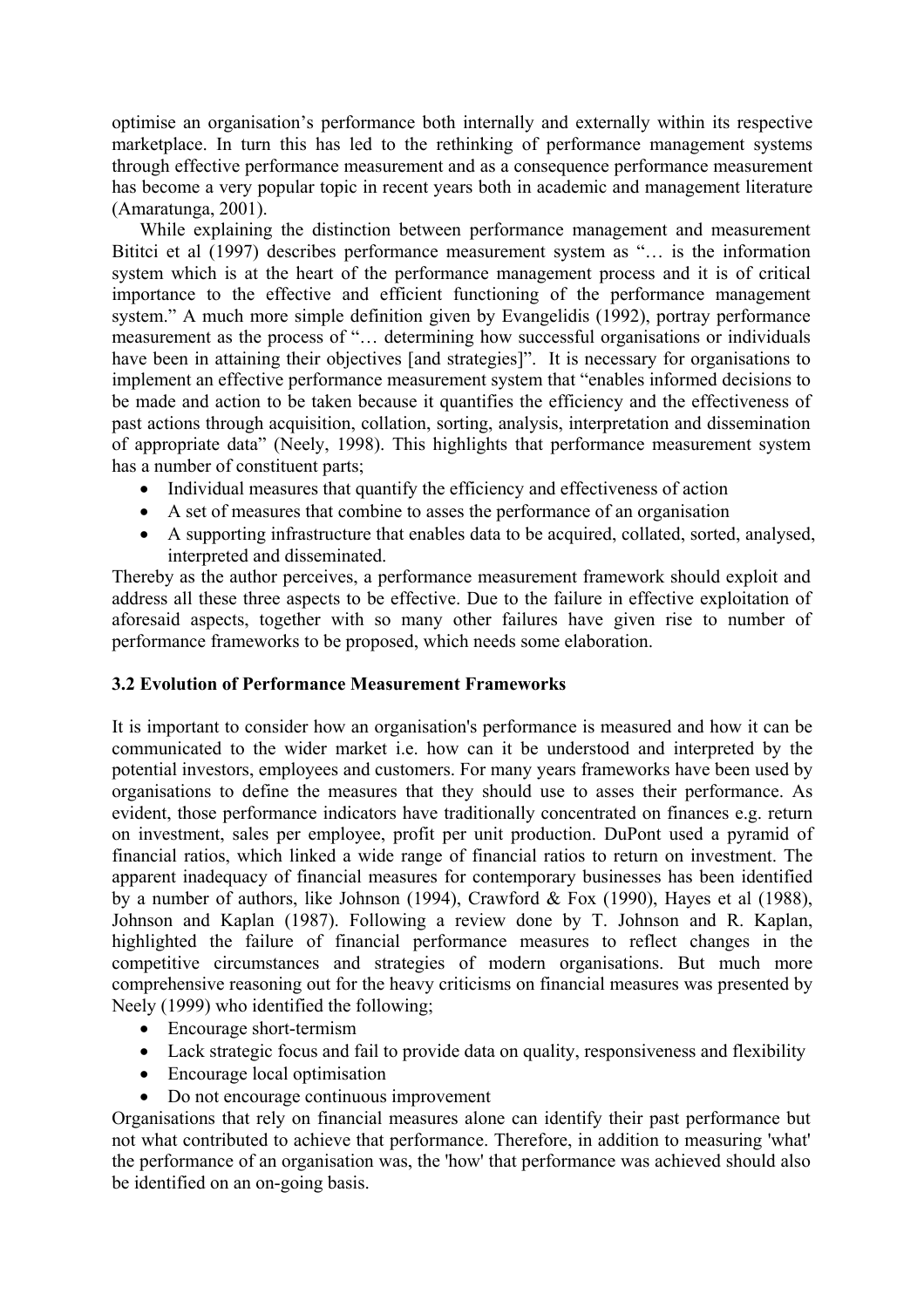The subsequent revolution in performance measurement promoted organisations to implement non-financial measures that appropriately reflect their objectives. Thereby in view of overcoming the drawbacks of financial measures, Keegan, Eiler and Jones (1989) proposed a performance measurement matrix reflecting the need for balance measurement. It categorised measures as being "cost" or "non-cost" and "external" or "internal", reflecting the need for greater balance of measures across these dimensions. The SMART (Strategic Measurement and Reporting Technique) pyramid developed by Wang Laboratories also supported the need to include internally and externally focused measures of performance.

Following their study of performance measurement in services industries, Fitzgerald et al (1991) proposed a framework classifying measures into two basic types. Those that relate to results (competitiveness, financial performance) and those that focuses on the detriments of those results (quality, flexibility, resource utilisation and innovation). Beside all these performance measurement frameworks one of the most popular measurement framework has been the balance scorecard (BSC) proposed by Kaplan and Norton (1992). As writers like Kennerley and Neely highlighted, one salient feature of BSC is that it reflects many of the attributes of other measurement frameworks but more explicitly links measurement to the organisation's strategy.

The Balanced Scorecard (BSC) is a performance management system which incorporates four main measurement categories (perspectives) each of which with a wide range of potential sub-measures. The difference with traditional approaches to performance measurement is that it includes a range of "leading and lagging" indicators - customer perspective, internal/business processes, learning and growth, and financial - to evaluate whether a business is moving toward its strategic goals (Gentia Software, 1998).

Despite its widespread use, numerous authors have identified shortcomings or drawbacks of the BSC. Many authors have highlighted the absence of measurement of the human resource perspective/ employees' satisfaction, supplier performance, product/ services quality and environmental/ community perspective in the BSC model (Maisel, 1992; Ewing and Lundahl, 1996; Lingle and Schiemann, 1996; Brown, 1996). A further criticism of the BCS is that it does not reflect different dimensions of performance as the SMART pyramid and results and determinants model do. As Kagioglou et al (2001) point outs BSC does not make an attempt to identify the relationship between the measures developed for certain goals, assuming that all measures will only be specific to a particular goal.

While the balanced scorecard has been criticized for not taking a broad enough view of the stakeholders who interact with an organization, a new measurement tool call performance prism was developed which defined the performance of the organisation from a number of perspectives. Executives in organizations across the world recognize and accept that the business empires they manage have a broader role to play in the 21st century than simply delivering value to their shareholders (Epstein). Now – and increasingly in the future – the best way for organizations to survive and prosper in the long term will be to think about the wants and needs of all of their important stakeholders and endeavour to deliver value to each of them.

Performance Prism addresses all of an organisation's stakeholders – principally investors, customers, end-users, employees, suppliers, alliance partners, regulators and communities. A subtle, but vitally important, twist in the Performance Prism is the distinction between what the stakeholders want of the organization and what the organization wants of its stakeholders (Adams and Neely, 2001).

Having put heads together on knowledge management and performance frameworks separately, it is important at this end to find out the relationship of these two disciplines in the organisational context.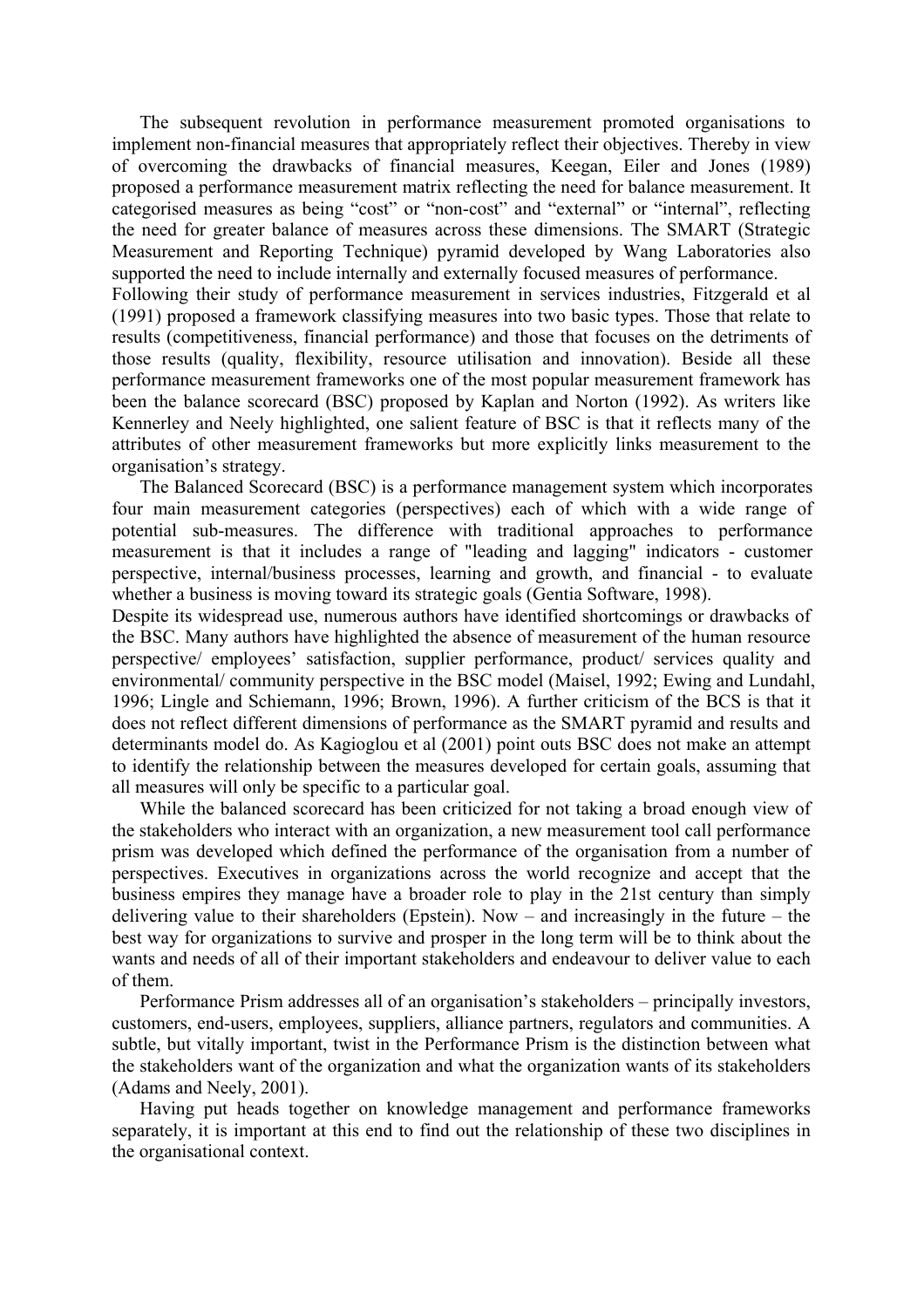# **4. KNOWLEDGE MANAGEMENT AND ORGANISATIONAL PERFORMANCE**

Despite the widespread recognition of the importance of knowledge, it is not so obvious to measure and nurture knowledge so that contribution of knowledge is linked explicit business performance improvement (Ahn & Chang, 2002). A survey done on U.S. and European organisations has recognised the importance of knowledge to a firm's success and difficulties faced in measuring the value and performance of knowledge asset. Therefore, for the successful implementation of knowledge management, the measurement of knowledge management performance is of absolute necessity. In the recent years different research contributions about how the management of intangible assets can contribute to improve business performance and to create value for organisation have been produced (Marr et al, 2003). Most of these studies have investigated the link between knowledge management and performance measurements from different perspectives. Two most common perspectives are the strategic based view and the process based view.

Researchers like Firestone (2001) and Robinson et al. (2001) have focused their work on how the impacts of knowledge management initiative on business performance can be evaluated and measured by the use of Comprehensive Benefit Estimation (CBE). Other authors (Anderson 2002; Kingsley 2003) have focused their attention on quantitative measures of knowledge management project impacts, for example Return on Investment (ROI). Some researches have analysed casual relations between knowledge management initiative implementation and business performance improvement (Armistead 1999; Chong et al. 2000). As Marr et al (2003) asserts "all the analysed contributions, concerning the link between knowledge management and performance, highlight that the most important factor for driving knowledge management initiatives is the company strategy". Thereby the relevance of strategy and measurement of results gained from knowledge management initiative are expressly discussed by aforementioned researches.

In parallel to this the strategic based view of the knowledge as portrayed in the section 2.2 highlights the importance of managing knowledge as a strategy, which ultimately reflects in the organisational strategy. Organisational strategy defines the organisation relative to its environment which includes defining the core competencies of the organisation. The establishment of the strategic positioning and direction of an organisation and the implementation of that strategy are almost certainly the factors which have greatest impact on its success. As Bailey & Clarke (2001) suggested managers can appreciate the currency of knowledge management by relating the knowledge to be managed organizationally to four distinct arenas of managerial focus – existing and potential strategy, and existing and potential performance. Together these cover where the organization is now, where it's going and how it's going to get there.

|                          | Existing                         | Potential                      |
|--------------------------|----------------------------------|--------------------------------|
| Strategy                 | (B) Strategic fit                | (C) Strategic potential        |
|                          | and<br>where<br>how<br>are<br>we | where are we going to compete  |
|                          | competing now?                   | in the future?                 |
| Operational<br>processes | (A) Performance management       | (D) Performance development    |
|                          | how well are we delivering to    | how can we enhance our current |
|                          | strategic objectives?            | or future performance?         |

*Fig. 1 Managerial knowledge portfolio( Bailey & Clarke, 2001)*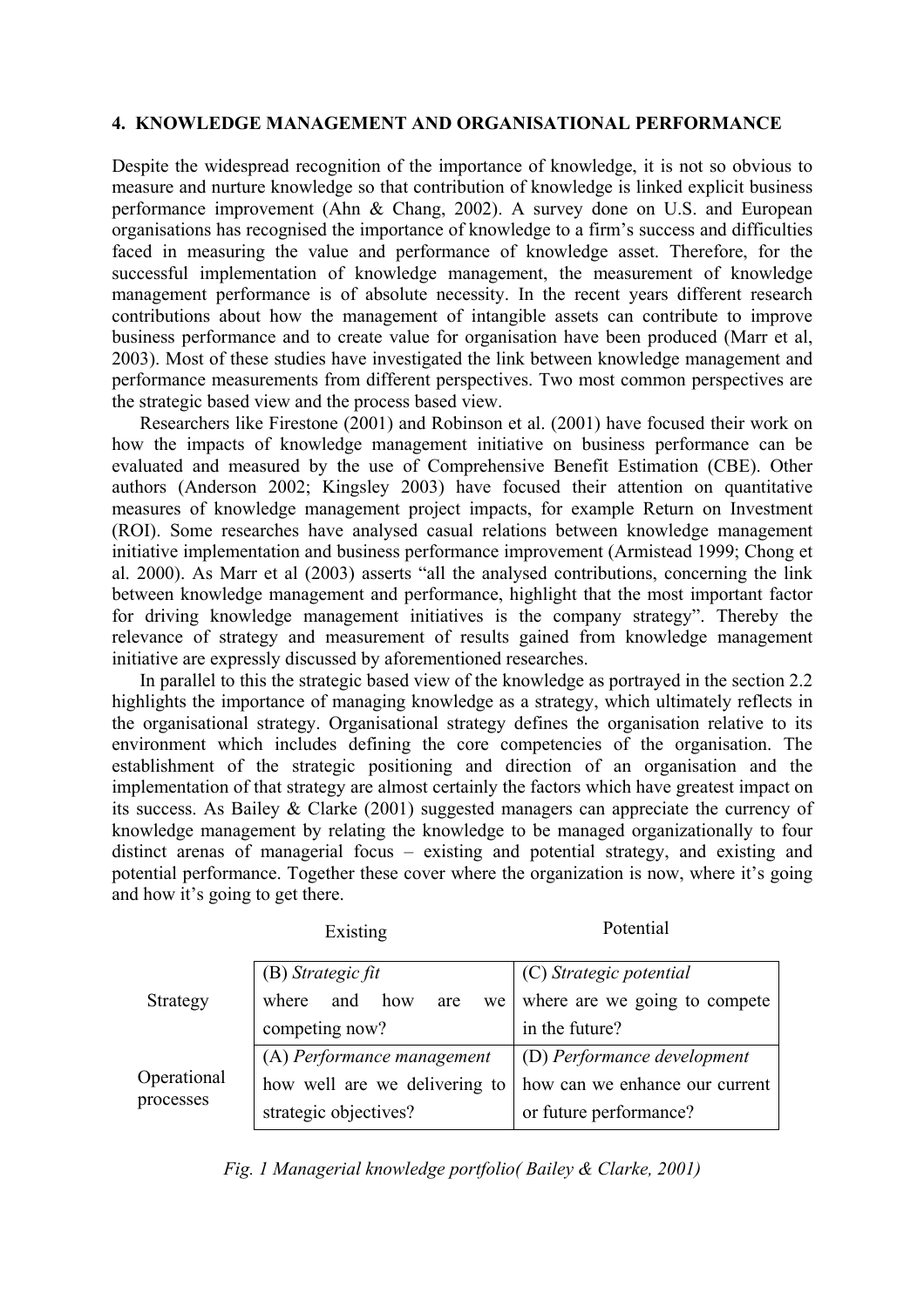The main four areas suggested by Bailey & Clarke (2001) in view of managing knowledge are shown in the figure 1. Knowledge for each area is to be driven by the critical question of each domain. According to Zack (1999) "an organisation's strategic context helps to identify knowledge management initiatives that support its purpose or mission, strengthen its competitive position and create shareholders value". Thereby the basic argument of the researches who perceive strategic view is that the starting point to define a knowledge management initiative is company's strategy, through which organisation can establish its strategic objectives requiring knowledge management initiative to be achieved.

A recent study done by Ahn and Chang (2002) suggested a framework for valuation of knowledge, called the  $KP^3$  methodology which stresses the process view. The basic building blocks of the KP<sup>3</sup> methodology consist of four components: Knowledge, Process, Product and Performance.



*Fig. 2Overview of KP3 methodology* (*Ahn and Chang, 2002)*

As depicted in the figure 2 knowledge is further classified into two: product knowledge and process knowledge whereas performance is divided into market and organisational performance. While the KP3 methodology leads the process view of knowledge management performance, the frameworks suggested by Bornemann & Sammer (2003), Steele et al (2003) combines the both strategic and process view of knowledge performance. Bornemann & Sammer, in their knowledge management assessment model stresses four levels of potential intervention, starting with the strategy focused target level, next covering all knowledge workers, then action level focusing on operations and processes and finally to data level. The framework devised by Steele et al, uses a set of key performance indicators (KPIs) stretching from strategic to operational level.

Despite specific work done in combining knowledge management and performance measurement, many authors expressly admit the difficulty of measuring the contribution of knowledge on business performance (Kalling 2003; Steele et al 2003; Ahn and Chang 2002; Marr et al, 2003). The issue of how to measure the success of a knowledge management approach is one which is still being explored by organisations, researchers and management consultants (Gooijer, 2000). As Marr et al (2003) perceives the relevant problem for organisation is not only necessarily to measure knowledge management impacts on performance, but also to improve its ability to exploit and create knowledge in order to increase the value for its stakeholders. The immeasurable nature of knowledge has made this much more difficult and also has made it a great challenge to be achieved.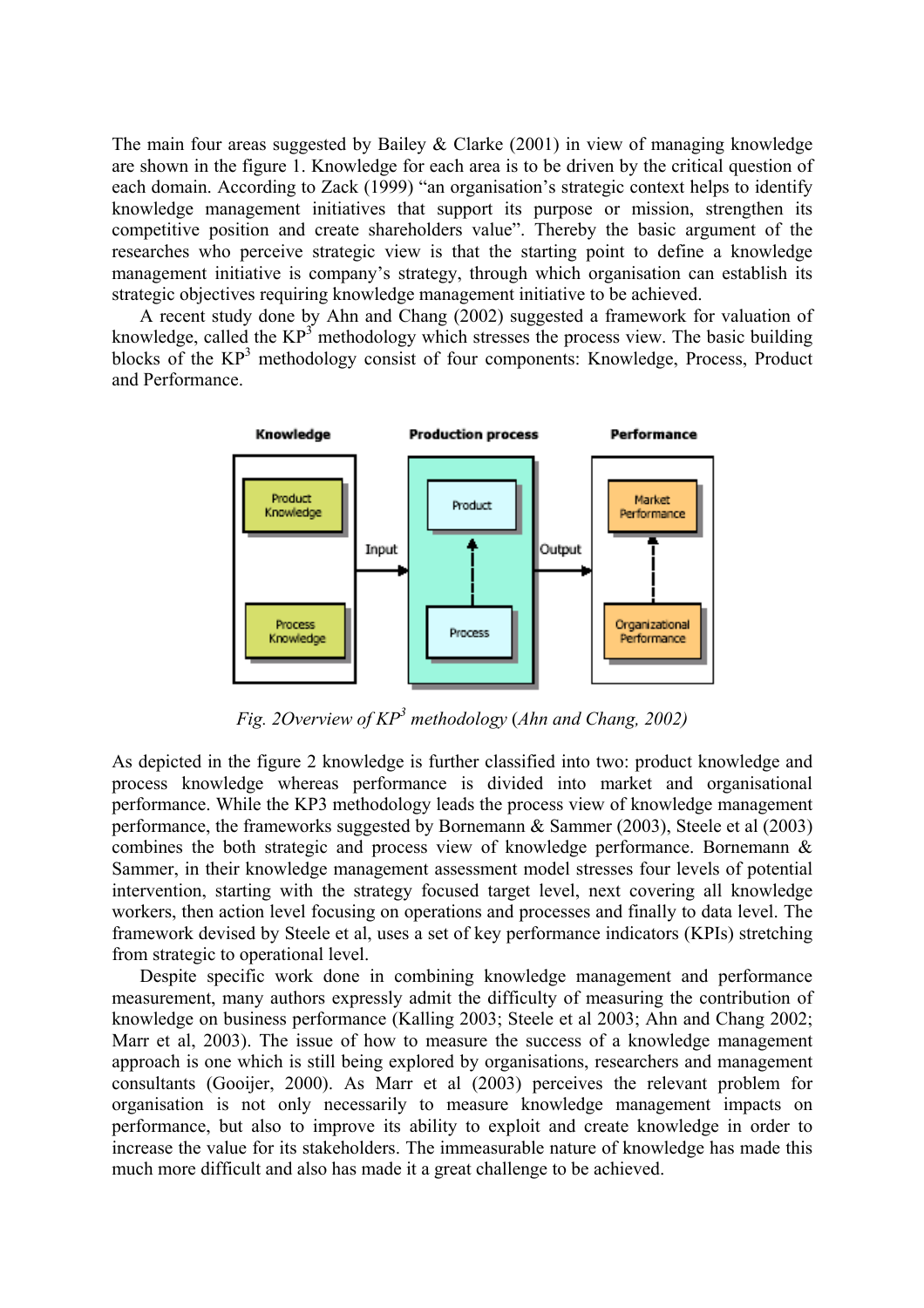#### **5. CONCLUSION AND FURTHER RESEARCH**

This paper attempted to draw the relationship between the knowledge management and the organisational performance through a review of current literature on the subject area. A through reading of available knowledge management and performance literature was virtually impossible due to the current scope of the field and especially due to limited time period of the study. Yet paper reviewed some major frameworks from both knowledge management and performance measurement, with regard to the issue of converting knowledge into improved performance. In the process, knowledge and knowledge management was illustrated and the evolution of performance measurement was discussed.

All in all, knowledge management can be considered as a managerial approach which drives managers in applying and developing organisational knowledge in view of increasing competitive advantage over time. But most important issue to be addressed is how an organisation can evaluate a knowledge management initiative focused to improve business performance. The literature analysis revealed the difficulty expressed by many authors to link knowledge management and business performance. The intangible and the immeasurable nature of the knowledge have caused this difficulty to a great extent. As Marr et al (2003) cites another reason which aggregate this problem is due to the difficulty in understanding the cause-effect relationship between knowledge management and business performance improvement. Over and above all these, two issues were highlighted from the knowledge management assessment frameworks discussed in section 4. Firstly the necessity for clear identification of benefits expected from knowledge management exercise. In fact, many organisations embark on knowledge management initiatives without a clear idea of what business benefits they could expect. In this regard the strategic view of knowledge performance is of immense importance. Secondly the proper selection of performance measurement framework which would enable organisations to assess the envisioned knowledge management targets. Thereby a comprehensive framework needs to address both these issues, which rarely found in current literature. Case being this, to this end it is of utmost importance to further investigate on performance measures which could be deployed in knowledge organisations.

#### **6. REFERENCES**

- Ahn, J.H. and Chang, S.G., (2002), *Performance oriented knowledge management methodology*, Invited paper for journal of management information systems.
- Amaratunga, R.D.G., (2001), *Theory building in facilities management performance measurement: application of some core performance measurement & management principles*, Ph.D. thesis, University of Salford, UK.
- Anderson, M., (2002), *Measuring intangible value: the ROI of knowledge management*, [online] www1.astd.org/news\_letter/member/links/Anderson.html.
- Armistead, C., (1999), Knowledge management and process performance, *The journal of Knowledge Management*, Vol.3(2), pp.143-154.
- Arora, R., (2002), Implementing KM- A Balance Scorecard approach, *The Journal of Knowledge Management*, Vol.6 (3), pp.240-249.
- Bhatt, G., (2002), Management strategies for individual knowledge and organisational knowledge*,* The *Journal of Knowledge Management*, Vol.6 No.1, pp 31-39.
- Beijerse, R.P., (2000), Knowledge management in small and medium sized companies: knowledge management for entrepreneurs, *The Journal of Knowledge Management*, Vol.4 (2), pp.162-179.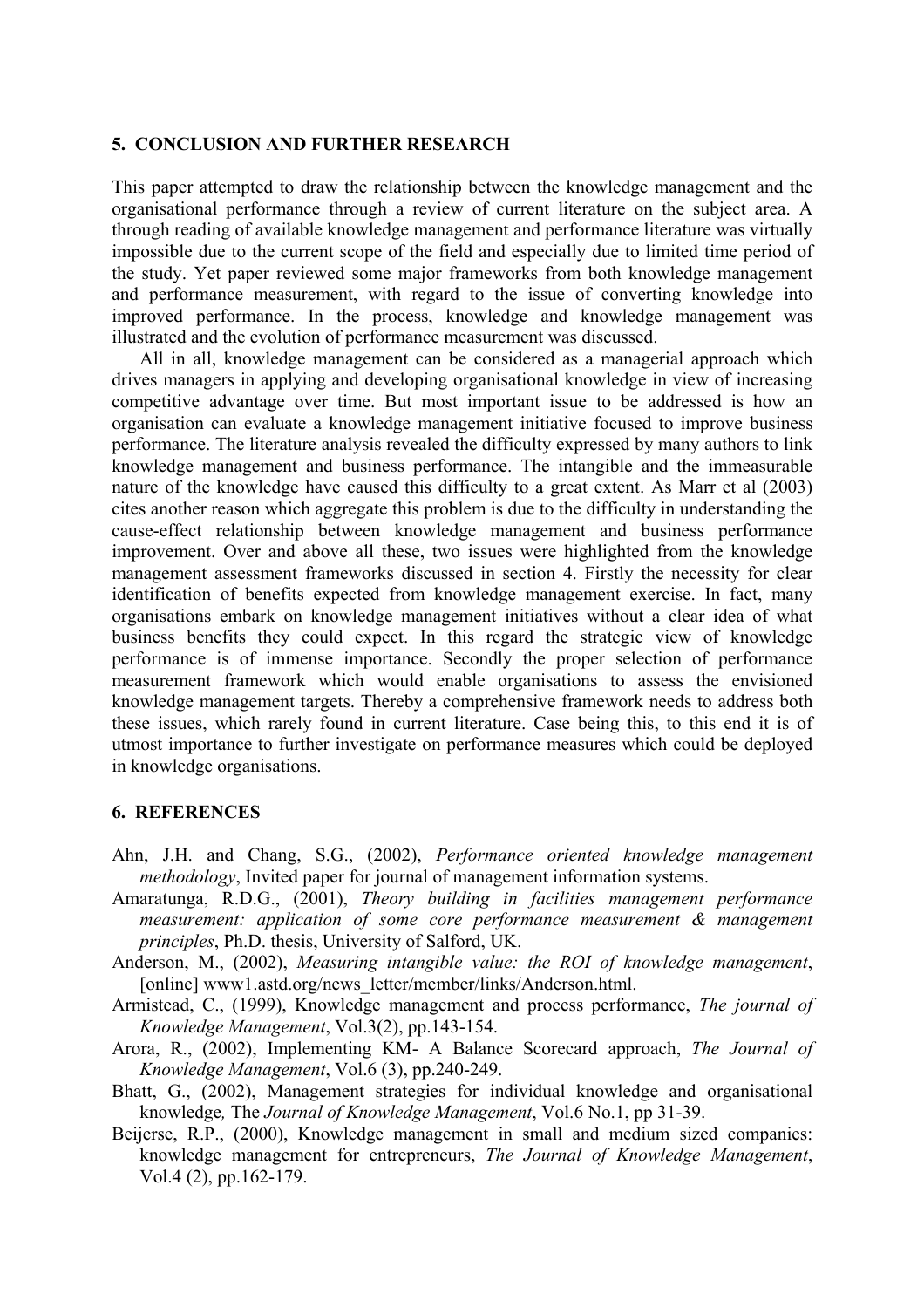- Bailey, C. and Clarke, M., (2001), Managing Knowledge for personal and organizational benefit*, The Journal of Knowledge Management*, Vol.5 (1), pp58-67.
- Bellinger, G., (1997*), Knowledge Management Emerging Perspectives*, [www.outsights.com/systems/kmgmt/kmgmt.htm](http://www.outsights.com/systems/kmgmt/kmgmt.htm) (visited 2nd February 2003)
- Beveren, J.V., (2002), A model of knowledge that refocuses knowledge management, *The journal of Knowledge Management*, Vol.6(1), pp.18-22.
- Bititci, U.M. et al., (1997), Integrated performance measurement systems: an audit and development guide, *The TQM magazine*, Vol.9(1), pp.46-53.
- Bollinger, S. and Smith, D., (2001), Managing organizational knowledge as a strategic asset, *The Journal of Knowledge Management*, Vol.5 (1), pp8-18.
- Bornemnn, M. and Sammer, M, (2003), Assessment methodology to prioritize knowledge management related activities to support organisational excellence, *Measuring business excellence*, Vol.7(2), pp 21-28.
- Chong et al., (2000), Where does knowledge management add value?, *Journal of Intlletual capital*, Vol.1(4), pp366-380.
- Crawford, K.M, and Fox. J.F., (1990), Designing performance measurement systems for justin-time operations, *International research of production research*, Vol.28(11), pp.2025- 2036.
- Dawson, R., (2000), Knowledge capabilities as the focus of organisational development and strategy, *The journal of Knowledge Management*, Vol.4(4), pp.320-327.
- DiMattia, S. and Oder, N., (1997), Knowledge management: hope, hype or harbinger?, *Library journal*, Vol.122(15), pp.33-35.
- Epstien, M. J., *Measuring and managing performance in the 21st Century*.
- Evangelidis, K., (1992), Performance measurement is performance gained, *The Treasurer*, February, pp.45-47.
- Firestone, J. M., (2001), Estimating benefits of knowledge management initiatives: concepts, methodology & tools, Journal of the KMCI, Vol.1(3).
- Fitzgerald, L. et al., (1991), Performance measurement in service business, *The chartered institute of management accountants*, London.
- Gentia Software, (1998), *Balanced Scorecards; in Gentia Software, Inc. Gentia & Balanced Scorecard*, GartnerGroup.
- Gooijer, J., (2000), Designing a knowledge management performance framework, *The journal of Knowledge Management*, Vol.4(4), pp.303-310.
- Gregory, R., (1996), *What is knowledge management?* [online]. The knowledge management forum, Available From : [http://www.km-forum.org/what\\_is.htm](http://www.km-forum.org/what_is.htm)
- Grey, D., (1996), *What is knowledge* [online]. The knowledge management forum, Available From : [http://www.km-forum.org/what\\_is.htm](http://www.km-forum.org/what_is.htm)
- Gulthrie, J., (2000), Intellectual capital review: measurement, reporting and management, *The journal of Intellectual Capital*, Vol.1 (1).
- Hayes, R.H. et al, (1988), *Dynamic manufacturing: Creating the learning organisation*, free press, New York, NY.
- Johnson, H.T., (1994), Relevance regained: Total quality management and the role of management accounting*, critical perspective on accounting*, Vol.5(2), pp.259-267.
- Kagioglou, M et al, (2001), *Performance management in construction: A conceptual framework, Performance management and measurement*- mike perm paper.
- Kalling, T., (2003), Knowledge management and the occasional links with performance, *The journal of Knowledge Management*, Vol.7(3), pp.67-81.
- Kaplan, R.S. and Norton, D.P., (1992), Balance Scorecard-measures that drive performance, *Harved business review*, January-February, pp.71-79.